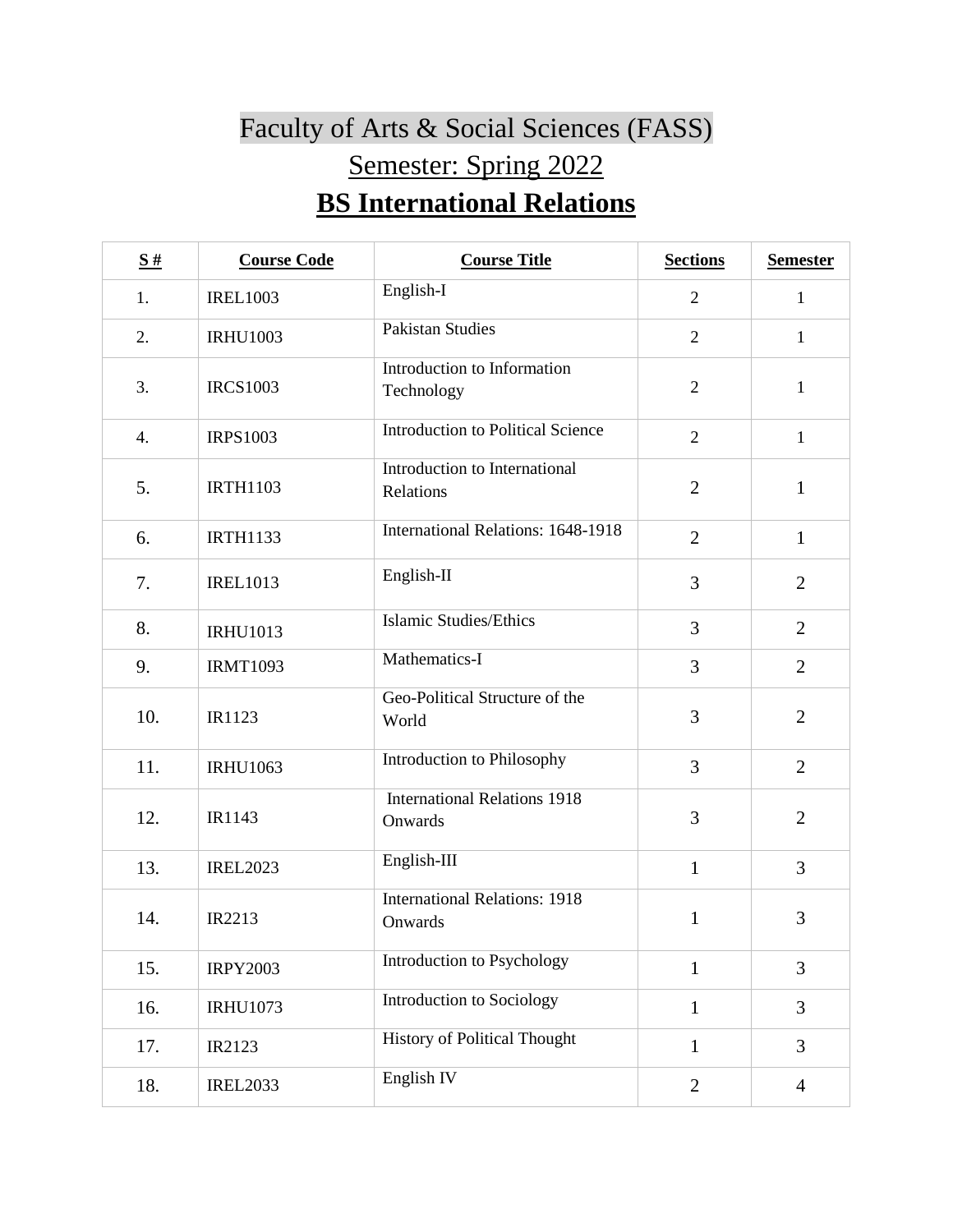|     |                 | Research Methodology for Social         |                |                |
|-----|-----------------|-----------------------------------------|----------------|----------------|
| 19. | IR2403          | Science                                 | $\overline{2}$ | $\overline{4}$ |
|     |                 | Approaches and Theories of              |                |                |
| 20. | <b>IR2203</b>   | <b>International Relations</b>          | $\overline{2}$ | $\overline{4}$ |
|     |                 |                                         |                |                |
|     |                 | <b>Introduction of Mass</b>             |                |                |
| 21. | <b>IREL1043</b> | communication                           | $\mathbf{2}$   | $\overline{4}$ |
|     |                 |                                         |                |                |
| 22. | <b>IRGS1003</b> | <b>Introduction to Gender Studies</b>   | $\overline{2}$ | $\overline{4}$ |
|     |                 | Politics of Social and                  |                |                |
| 23. | IR3463          | Environmental Issues.                   | 1              | 5              |
|     |                 |                                         |                |                |
| 24. | IR3233          | Public International Law                | $\mathbf{1}$   | 5              |
|     |                 | Regional and International              |                |                |
| 25. | IR3303          | Organizations                           | 1              | 5              |
|     |                 |                                         |                |                |
| 26. | IR3403          | Foreign Policy Analysis                 | $\mathbf{1}$   | 5              |
|     |                 |                                         |                |                |
| 27. | <b>IRHU3063</b> | Introduction to Geography               | $\mathbf{1}$   | 5              |
|     |                 |                                         |                |                |
|     |                 | International economics: issues and     |                |                |
| 28. | IR3243          | institutions                            | $\mathbf{1}$   | 6              |
|     |                 | Foreign Policy of Pakistan              |                |                |
| 29. | IR3423          |                                         | $\mathbf{1}$   | 6              |
| 30. | IR3433          | Defense and Strategic Studies           | $\mathbf{1}$   | 6              |
|     |                 |                                         |                |                |
| 31. | IR3133          | Political systems of the World          | $\mathbf{1}$   | 6              |
|     |                 | <b>Emerging Security Concepts:</b>      |                |                |
| 32. | IR3473          | Issues in Regional and Global           | $\mathbf{1}$   | 6              |
|     |                 | Security                                |                |                |
|     |                 |                                         |                |                |
| 33. | <b>IRMG3013</b> | Introduction to Public                  | $\mathbf{1}$   | 6              |
|     |                 | Administration                          |                |                |
|     |                 | <b>International Relations in South</b> |                |                |
| 34. | IR4253          | Asia                                    | $\mathbf{1}$   | $\overline{7}$ |
|     |                 |                                         |                |                |
|     |                 | Comparative Foreign Policy of           |                |                |
| 35. | IR4453          | <b>Major Powers</b>                     | 1              | $\overline{7}$ |
|     |                 | Political Economy                       |                |                |
| 36. | IR4413          |                                         | $\mathbf{1}$   | $\tau$         |